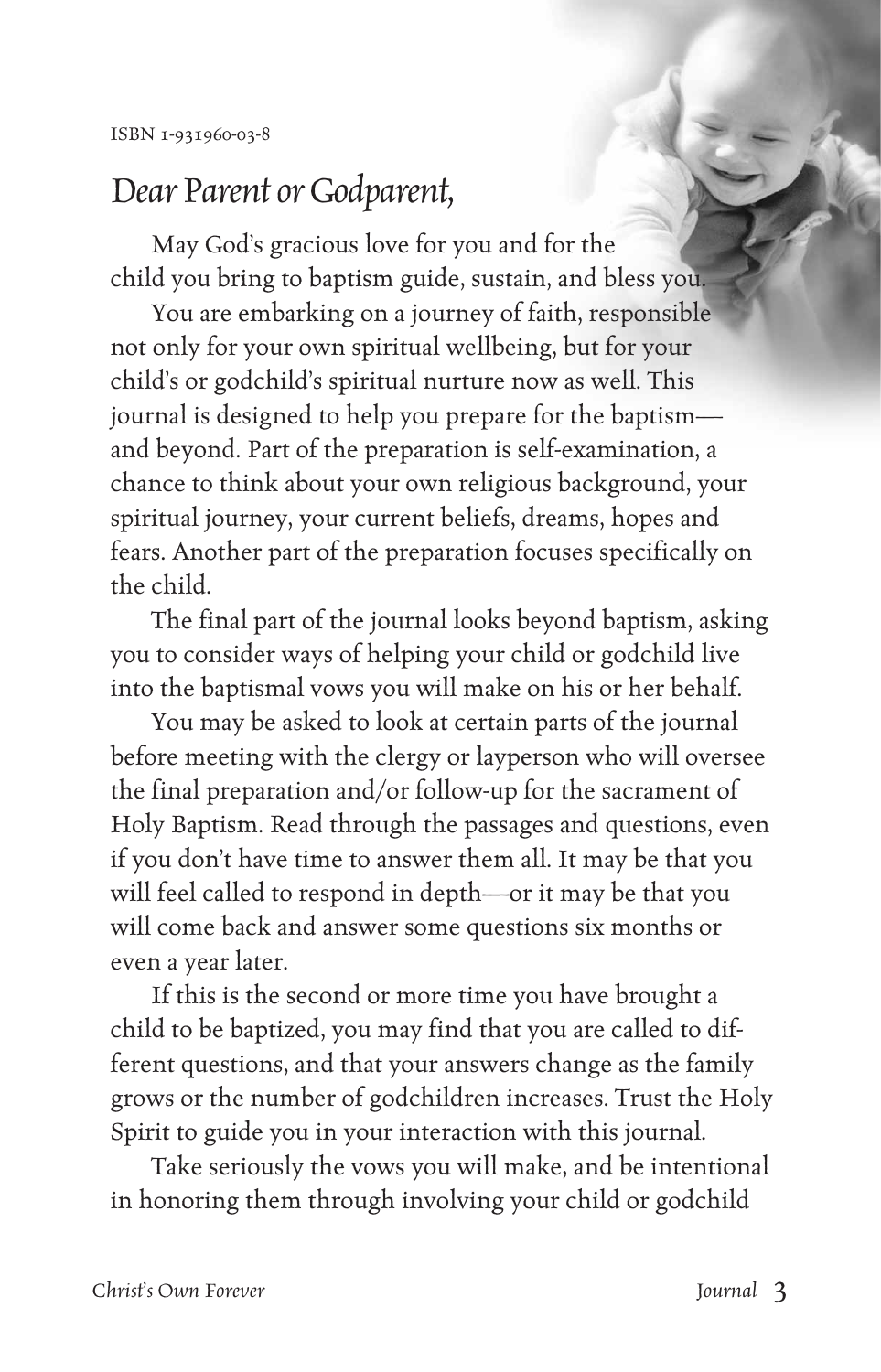in a life of prayer and communal worship. One of the gifts of baptism is that it brings the child into the wider church family. Never feel that you are in the business of parenting or godparenting alone.

Use this journal as a way of acknowledging and deepening your own spirituality, and as a resource for helping your child or godchild develop a deeply grounded spiritual life as a beloved child of God.

*O God, you have taught us through your blessed Son that whoever receives a little child in the name of Christ receives Christ himself: We give you thanks for the blessing you have bestowed upon this family in giving them a child. Confirm their joy by a lively sense of your presence with them, and give them calm strength and patient wisdom as they seek to bring this child to love all that is true and noble, just and pure, lovable and gracious, excellent and admirable, following the example of our Lord and Savior, Jesus Christ.* Amen. ( The Book of Common Prayer, *p. 443*)

> Mary Lee Wile August 15, 2002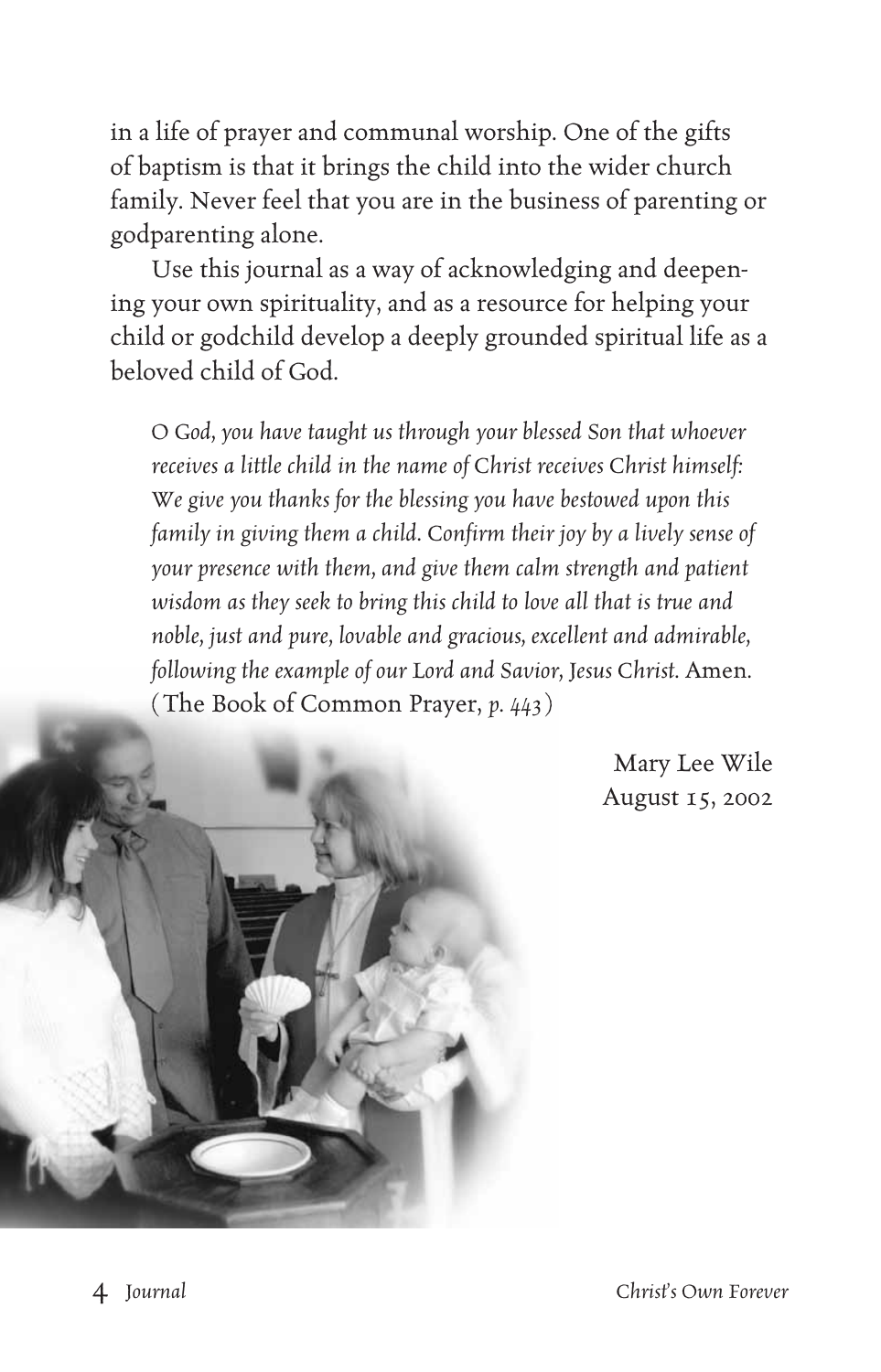## *Part I: Preparation*

## *The "Why" of Baptism*

Every morning when I come downstairs, my first stop is at the icon of our Lord that hangs next to a photograph of my children when they were little. Every morning I ask a blessing, and then I close my prayers by making the sign of the cross on my children's foreheads, repeating words from the baptismal

service: "you are sealed by the Holy Spirit in baptism and marked as Christ's own forever." Although my children are grown and gone now into the fullness of their own lives, they remain not only my children, but God's. In this troubling and uncertain world, their eternal adoption into God's family through the waters of baptism matters deeply. As the apostle Paul reminded the Romans, "nothing can separate us from the love of God in Christ Jesus our Lord." My morning ritual reminds me that my children are held in the heart of God, incorporated into the Body of Christ, and that nothing—not even death—can separate them from the love of God.

You hold this journal in your hands because you have begun the process of preparing for your child's or godchild's baptism. You have said "yes" to the promptings of your own heart and perhaps to the encouragement of friends or relatives. Baptism used to be a societal norm, something that was automatically "done" to a child. In the early years of this new mil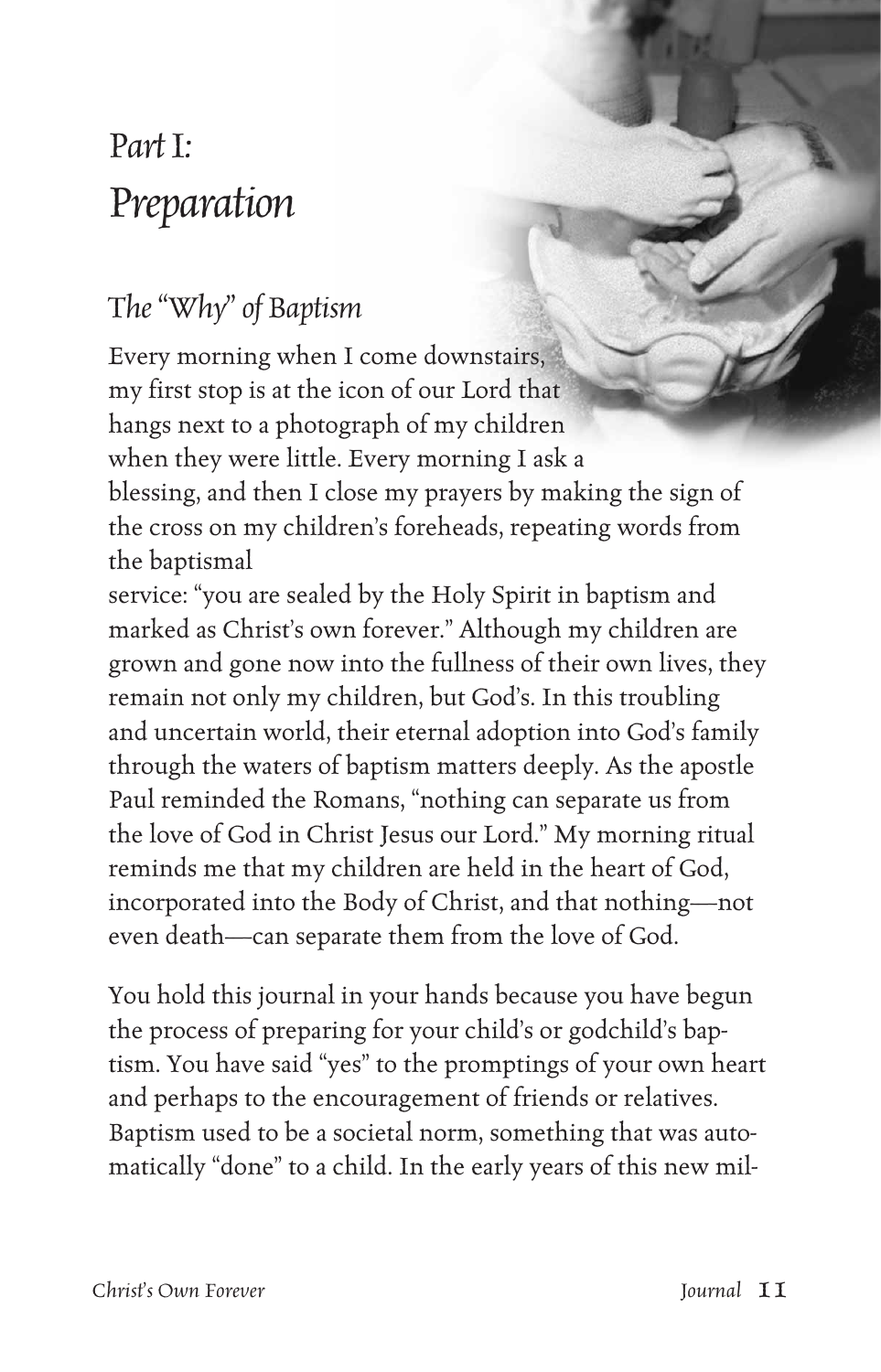lennium, however, saying yes to baptism is a different, deeper choice.

Spend some time pondering what led you to seek Holy Baptism for your child, or, if you are to be a godparent, what led you to accept that role:

. . . . . . . . . . . . . . . . . . . . . . . . . . . . . . . . . . . . . . . . . . . . . . . . . . . . . . . . . . . . . . . . . . . . . . . . . . . . .

. . . . . . . . . . . . . . . . . . . . . . . . . . . . . . . . . . . . . . . . . . . . . . . . . . . . . . . . . . . . . . . . . . . . . . . . . . . . .

. . . . . . . . . . . . . . . . . . . . . . . . . . . . . . . . . . . . . . . . . . . . . . . . . . . . . . . . . . . . . . . . . . . . . . . . . . . . .

. . . . . . . . . . . . . . . . . . . . . . . . . . . . . . . . . . . . . . . . . . . . . . . . . . . . . . . . . . . . . . . . . . . . . . . . . . . . .

. . . . . . . . . . . . . . . . . . . . . . . . . . . . . . . . . . . . . . . . . . . . . . . . . . . . . . . . . . . . . . . . . . . . . . . . . . . . .

. . . . . . . . . . . . . . . . . . . . . . . . . . . . . . . . . . . . . . . . . . . . . . . . . . . . . . . . . . . . . . . . . . . . . . . . . . . . .

Priest and professor John Westerhoff writes that, "It is God who is the prior actor in baptism, an action to which we can only respond." In other words, according to Westerhoff, no matter what other reasons you might name, one reason that you have engaged in this preparatory process is that God invited you and, on behalf of the child, you said yes. With that thought in mind, what stand out as specific moments or significant events in which you sensed God's presence or God's action in your life, moving you toward this place in your jour-

12 *Journal Christ's Own Forever*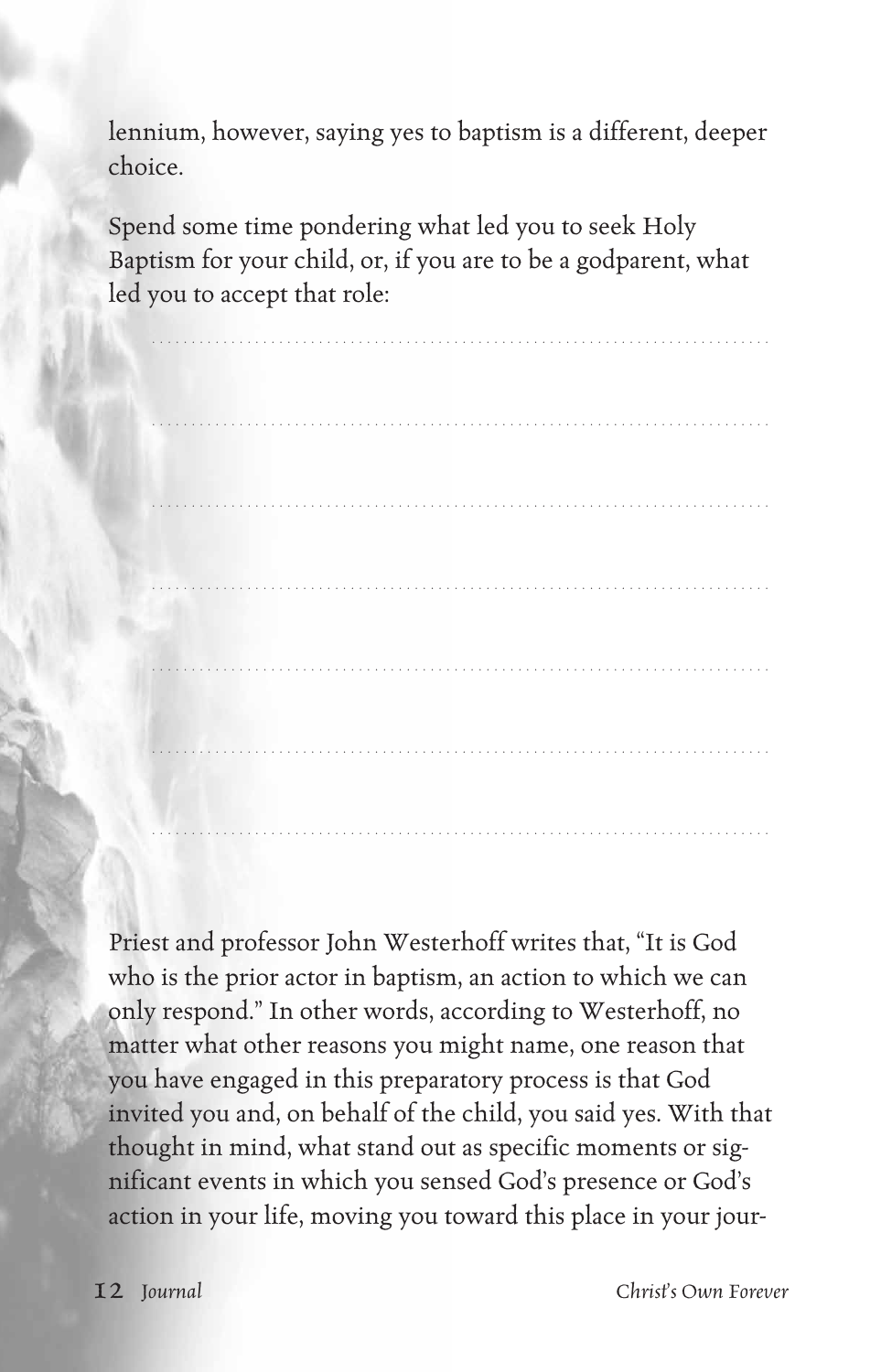## ney, this choice for your child or godchild?

In saying yes to baptism, just what is it that you have undertaken on behalf of your child? What is Holy Baptism? If you look at page 298 in The Book of Common Prayer, the official rubrics tell us that "Holy Baptism is full initiation by water and the Holy Spirit into Christ's Body the Church. The bond which God establishes in baptism is indissoluble." What that means is that through baptism, your child becomes part of an extended family of fellow-Christians; your child enters a covenanted relationship with God.

People used to fear that the unbaptized remained exiled from God and could never attain salvation; more recent readings